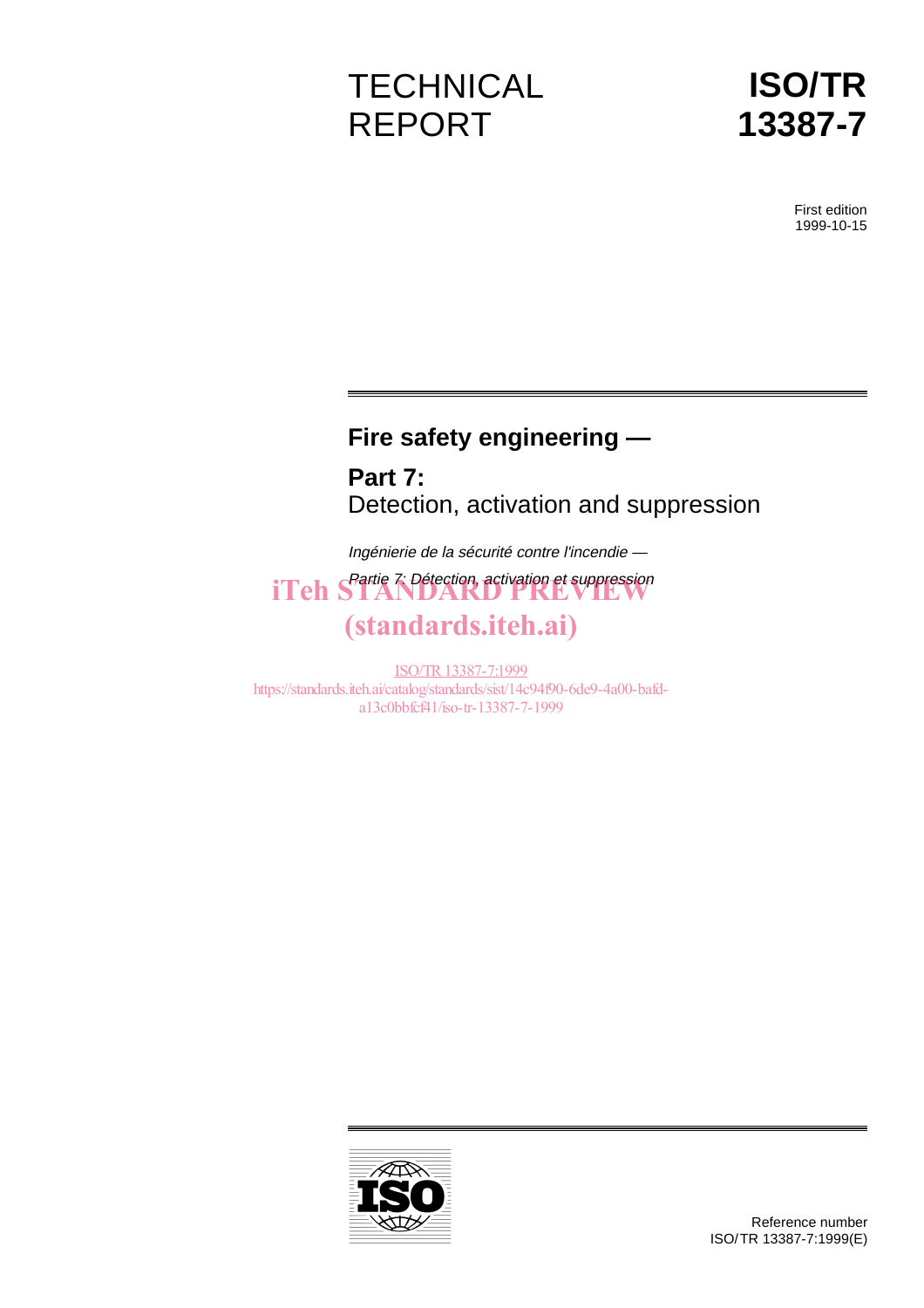# **Contents**

| 7 Engineering methods  https://standards.iteh.ai/catalog/standards/sist/14c94f90-6de9-4a00-bafd- |  |
|--------------------------------------------------------------------------------------------------|--|
|                                                                                                  |  |
|                                                                                                  |  |
|                                                                                                  |  |
|                                                                                                  |  |
|                                                                                                  |  |
|                                                                                                  |  |
|                                                                                                  |  |
|                                                                                                  |  |
|                                                                                                  |  |

C ISO 1999

All rights reserved. Unless otherwise specified, no part of this publication may be reproduced or utilized in any form or by any means, electronic<br>or mechanical, including photocopying and microfilm, without permission in

International Organization for Standardization<br>Case postale 56 • CH-1211 Genève 20 • Switzerland Internet iso@iso.ch

Printed in Switzerland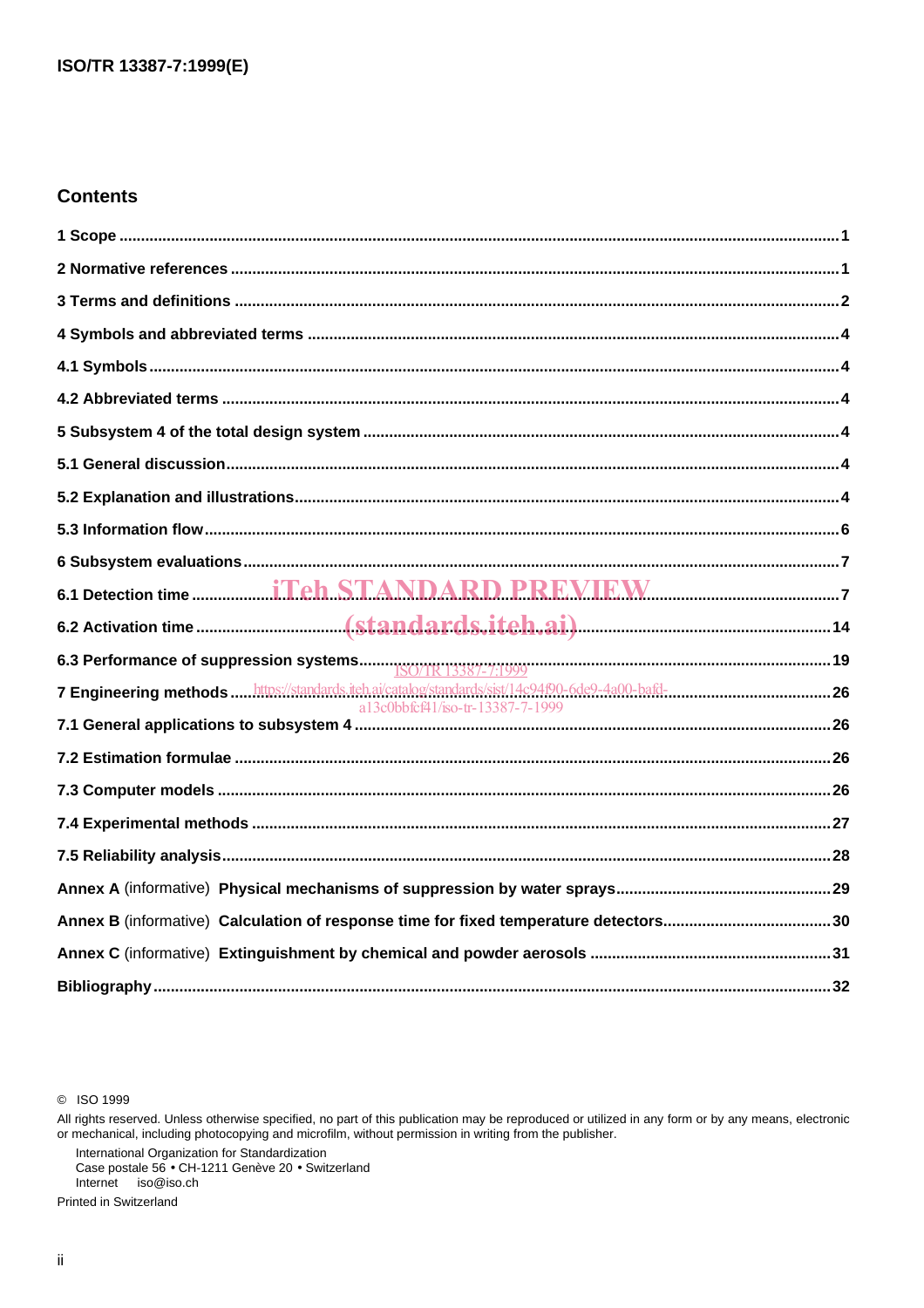# **Foreword**

ISO (the International Organization for Standardization) is a worldwide federation of national standards bodies (ISO member bodies). The work of preparing International Standards is normally carried out through ISO technical committees. Each member body interested in a subject for which a technical committee has been established has the right to be represented on that committee. International organizations, governmental and non-governmental, in liaison with ISO, also take part in the work. ISO collaborates closely with the International Electrotechnical Commission (IEC) on all matters of electrotechnical standardization.

The main task of ISO technical committees is to prepare International Standards, but in exceptional circumstances a technical committee may propose the publication of a Technical Report of one of the following types:

- type 1, when the required support cannot be obtained for the publication of an International Standard, despite repeated efforts;
- type 2, when the subject is still under technical development or where for any other reason there is the future but not immediate possibility of an agreement on an International Standard;
- type 3, when a technical committee has collected data of a different kind from that which is normally published as an International Standard ("state of the art", for example).

Technical Reports of types 1 and 2 are subject to review within three years of publication, to decide whether they<br>can be transformed into International Standards. Technical Reports of type 3 do not necessarily have to be can be transformed into International Standards. Technical Reports of type 3 do not necessarily have to be reviewed until the data they provide are considered to be no longer valid or useful.

ISO/TR 13387-7, which is a Technical Report of type 2, was prepared by Technical Committee ISO/TC 92, Fire safety, Subcommittee SC 4, Fire safety engineering R 13387-7:1999 standards/sist/14c94f90-6de9-4a00-bafd-

It is one of eight parts which outlines important aspects which need to be considered in making a fundamental approach to the provision of fire safety in buildings. The approach ignores any constraints which might apply as a consequence of regulations or codes; following the approach will not, therefore, necessarily mean compliance with national regulations.

ISO/TR 13387 consists of the following parts, under the general title Fire safety engineering:

- Part 1: Application of fire performance concepts to design objectives
- Part 2: Design fire scenarios and design fires
- Part 3: Assessment and verification of mathematical fire models
- Part 4: Initiation and development of fire and generation of fire effluents
- Part 5: Movement of fire effluents
- $-$  Part 6: Structural response and fire spread beyond the enclosure of origin
- Part 7: Detection, activation and suppression
- $-$  Part 8: Life safety  $-$  Occupant behaviour, location and condition

Annexes A to C of this part of ISO 13387 are for information only.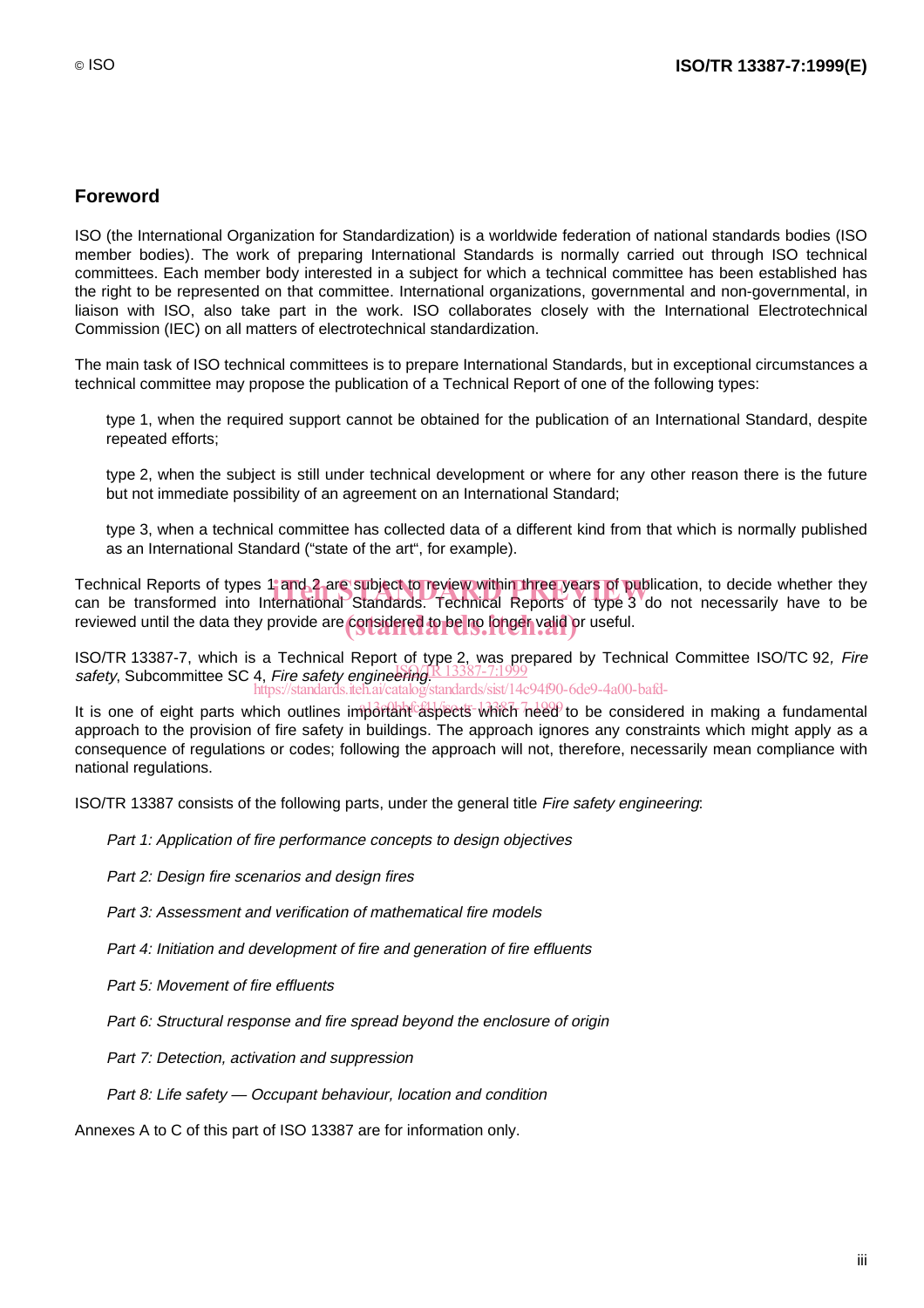# **Introduction**

There are many important active measures that can be implemented to warn occupants and building management about the existence of a fire, to change or modify the normal progress of a fire so that safety and loss reduction criteria can be satisfied. These active protection measures, which constitute subsystem 4 in the fire safety engineering design process, are described and discussed in detail in this document.

Subsystem 4 provides guidance on the use of engineering methods for evaluation of the time to detect smoke or flames by a wide range of commercial devices, including the time required for heat sensitive elements in suppression or other control devices to respond to the gas-flow generated by an incipient or growing fire. To accomplish this, subsystem 4 draws on subsystems 1 to 3 for characterizing the size of the fire as well as the temperature, species concentration and gas velocity fields generated by the design fire, as described further in clause 5. Subsystem 4 also draws on a description of sensor locations and characteristics from building design parameters as well as information available from ISO/TC 21 (Equipment for fire protection and fire fighting) standards on fire detection and alarm systems.

Once detection has occurred, the subsystem also provides guidance on how to evaluate the time required to activate the desired response to a fire, such as an alarm, a smoke damper or a specified flow of extinguishing agent from typical distribution devices. To accomplish this, subsystem 4 draws on information from the vendors and manufacturers of detection and suppression systems. The hydraulic design of suppression agent piping systems is considered to be part of the activation process of bringing agent to the stage of interacting with the fire.

The effect of various suppression strategies on the fire heat release rate is evaluated in subsystem 4 by reference to installation guidelines, information obtained from ISO/TC 21 standards on fixed fire extinguishing systems and the<br>use of engineering judgement in the application of these guidelines and standards to design fire scenari use of engineering judgement in the application of these guidelines and standards to design-fire scenarios. Once a suppression strategy (usually in terms of a required agent flow rate) is assumed, there is considerable feedback suppression strategy (asially in terms of a required above gay, gay) is assumed, there is considerable recuback<br>Integried between subsystem 4 and subsystem 2, to determine the resultant fire environment, as described in required between subsystem and subsystem  $\frac{1}{2}$  is detailed from expected maximum gas or material temperatures,<br>clause 5. Typically, the success of a strategy is judged from expected maximum gas or material temperatures radiant heat to target locations, effluent/species concentrations and/or the total amount of suppression agent required compared to design objectives.

The main discussion of how engineering methods are used to evaluate or calculate the important subsystem 4 outputs is carried out in clause 6, which is subdivided into subclauses on detection time, activation time and effect of suppression strategies. Each of these subclauses contains a discussion of fire safety engineering design, the important physical and chemical processes to be considered, evaluation methods for specific classes of devices as well as an explicit list of required input parameters needed to perform an engineering analysis and the outputs from such an analysis.

Clause 7 is a discussion of the engineering methods available to evaluate detection, activation and suppression design options. The engineering method selected to solve the design problem should be assessed and verified using the principles documented in ISO/TR 13387-3, Assessment and verification of mathematical fire models. Special care should be taken when using input data published in the literature since this information and/or data may be related to specific test conditions and/or specific commercial products; the application of information and/or data under different conditions may result in significant errors.

Further information and background material together with specific literature references that support the discussion in the preceding clauses with details of the fundamental approach to fire safety engineering is available from the sources listed in the bibliography.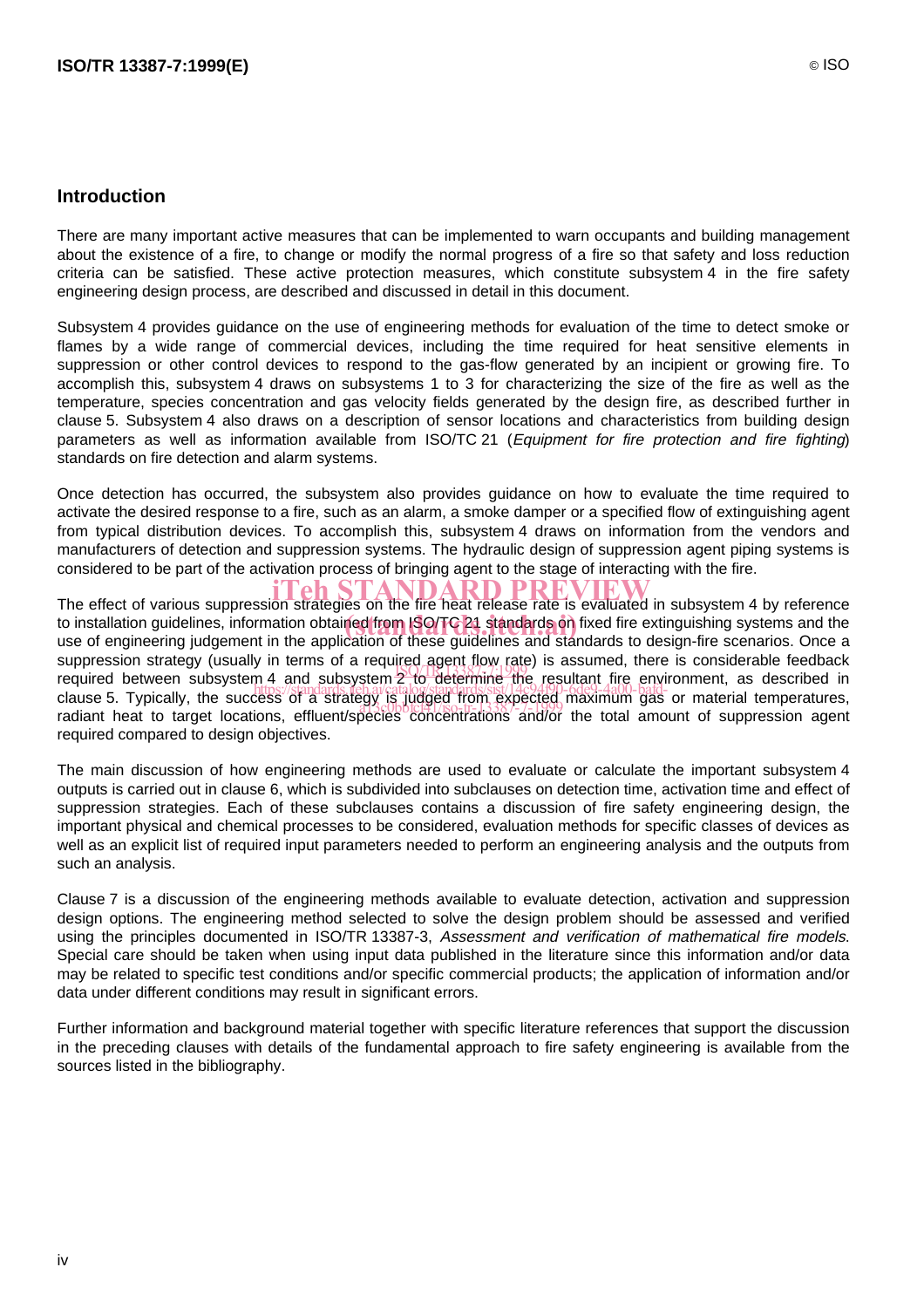# **Fire safety engineering —**

**Part 7:** Detection, activation and suppression

# **1 Scope**

This part of ISO 13387 is intended to provide guidance to designers, regulators and fire-safety professionals on the fundamental engineering methods that should be included in design guides and reference manuals for the prediction of:

- a) times to detect fire events, based on the design-fire environment and properties and/or location of automatic detection devices; iTeh STANDARD PREVIEW
- b) times to activate automatic alarm systems and automatic systems designed to control fire growth or to control the effects of fire, based on system design parameters;
- <sub>ISO/TR</sub> 13387-7:1999<br>c) the effectiveness of activated automatic suppression systems in limiting the potential consequences of a fire, the enectiveness of activated automateur. suppression, systems, it, in inductional code.<br>based on key system characteristics...12.0bb6cf1/co.tr.13287.7.1000 a13c0bbfcf41/iso-tr-13387-7-1999

NOTE The effect of human intervention on detection, activation or suppression is considered beyond the scope of this document.

This part of ISO 13387 is not itself a design guide or reference manual but can be used as a resource by national organizations in the preparation of such documents. This report also provides a framework for critically reviewing the suitability of engineering methods, whether hand calculations or predictive computer models or correlations based on empirical data, to predict detection, activation and the effect of fire suppression systems. Note that the term "engineering method" used in this document refers to any of the preceding techniques.

# **2 Normative references**

-

The following normative documents contain provisions which, through reference in this text, constitute provisions of this part of ISO/TR 13387. For dated references, subsequent amendments to, or revisions of, any of these publications do not apply. However, parties to agreements based on this part of ISO/TR 13387 are encouraged to investigate the possibility of applying the most recent editions of the normative documents indicated below. For undated references, the latest edition of the normative document referred to applies. Members of ISO and IEC maintain registers of currently valid International Standards.

ISO 3009:1976, Fire-resistance tests — Glazed elements.

ISO 6182-1: $-1$ <sup>1</sup>), Fire protection – Automatic sprinkler systems – Part 1: Requirements and test methods for sprinklers.

 $1)$  To be published. (Replaces ISO 6182-1:1993).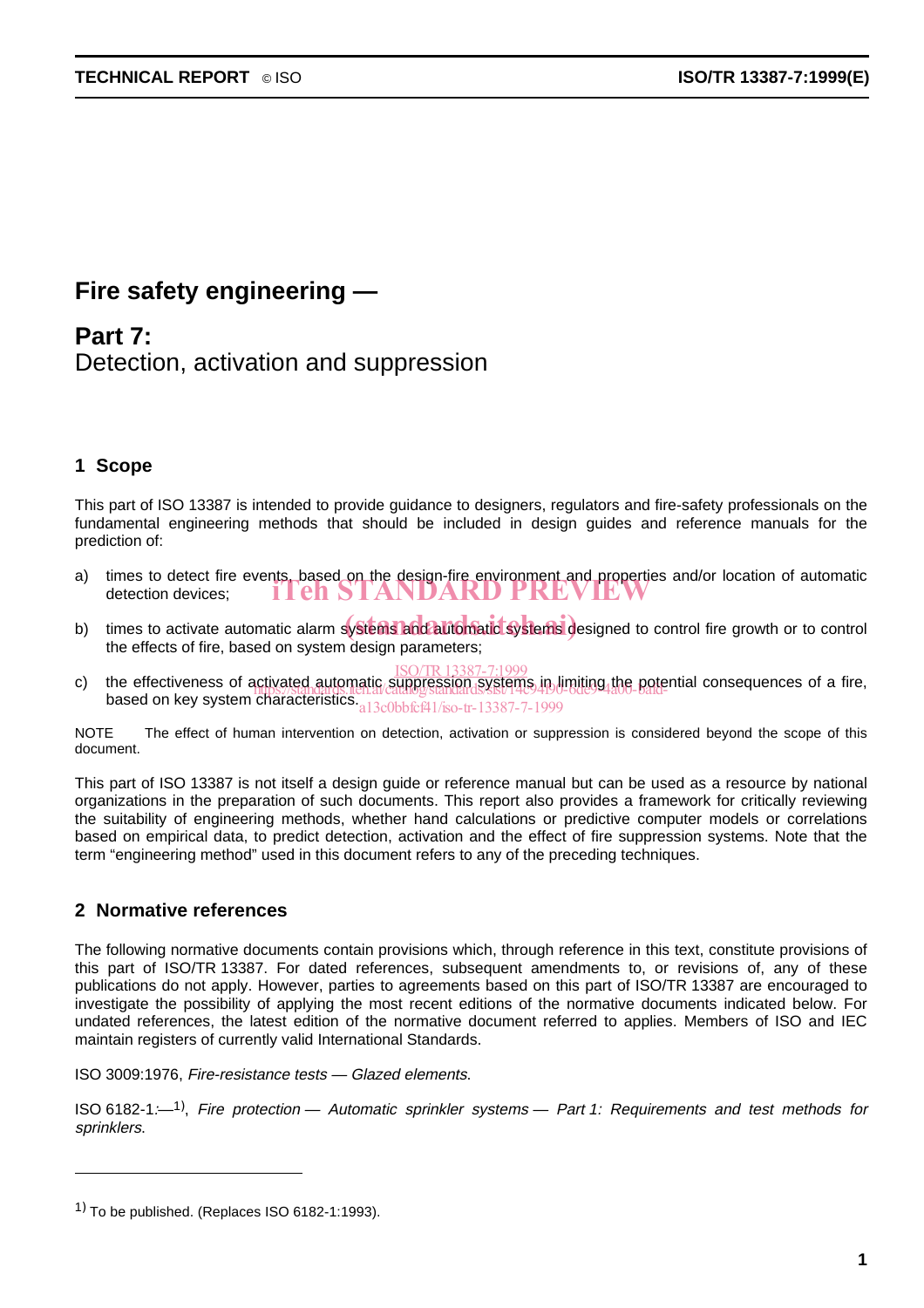ISO/TR 13387-1, Fire safety engineering — Part 1: Application of fire performance concepts to design objectives.

ISO/TR 13387-2, Fire safety engineering — Part 2: Design fire scenarios and design fires.

ISO/TR 13387-3, Fire safety engineering — Part 3: Assessment and verification of mathematical fire models.

ISO/TR 13387-4, Fire safety engineering — Part 4: Initiation and development of fire and generation of fire effluents.

ISO/TR 13387-5, Fire safety engineering — Part 5: Movement of fire effluents.

ISO/TR 13387-6, Fire safety engineering — Part 6: Structural response and fire spread beyond the enclosure of origin.

ISO/TR 13387-8, Fire safety engineering — Part 8: Life safety — Occupant behaviour, location and condition.

ISO 13943, Fire safety — Vocabulary.

# **3 Terms and definitions**

For the purposes of this part of ISO/TR 13387, the definitions given in ISO 13943, ISO/TR 13387-1 and the following apply.

# **3.1**

# **activation time**

time interval from response by a sensing device until the suppression system, smoke control system, alarm system<br>or other fire safety system is fully operational or other fire safety system is fully operational

# (standards.iteh.ai)

#### **3.2 ADD**

ABB<br>measured volumetric flow rate of water per unit area from ESFR sprinklers that is delivered near the base of a fire plume for a specific fire heat release rate https://standards.iteh.ai/catalog/standards/sist/14c94f90-6de9-4a00-bafda13c0bbfcf41/iso-tr-13387-7-1999

# **3.3**

### **agent outlet**

point in fixed extinguishing system at which a sprinkler, suppression or control device is located

### **3.4**

### **control-mode sprinkler**

sprinkler (for example, conventional or spray type) that limits fire propagation through wetting/soaking of uninvolved fuel

### **3.5**

### **conventional sprinkler**

sprinkler type which projects 40 % to 60 % of the total water flow initially downward

### **3.6**

### **design density**

sprinkler application rate in the absence of a fire

# **3.7**

# **detection time**

time interval from ignition of a fire until its detection by an automatic or manual system

# **3.8**

# **engineering judgement**

process exercised by a professional who is qualified, because of training, experience and recognized skills, to complement, supplement, accept or reject elements of a quantitative analysis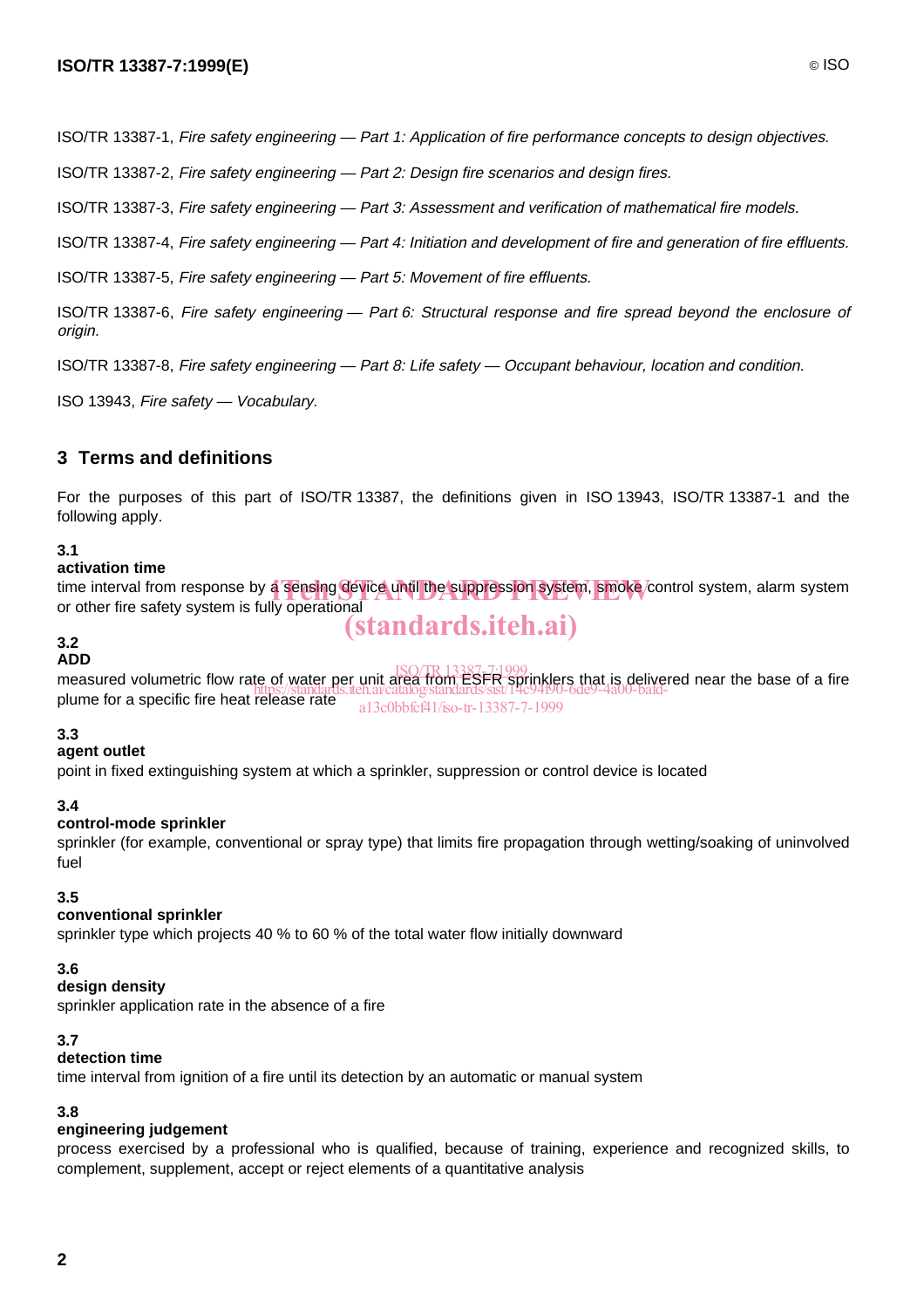# **3.9**

### **fire extinguishment**

process by which agents eliminate all flaming combustion

# **3.10**

**HRR**

heat release rate

# **3.11**

# **method**

abbreviation for one of the recommended engineering methods used to predict detection and activation times and the effect of fire suppression or fire control systems, whether by hand calculation, predictive computer models or empirical correlations

# **3.12**

# **prewetting**

process by which water from sprinkler sprays gradually, soaks or wets fuel surrounding the fuel region actively involved in fire, leading to a reduction in fire propagation

# **3.13**

# **RDD**

volumetric flow rate of water per unit area, applied uniformly to the top surface of a fuel array, needed to cause fire HRR to decay rapidly to a sufficiently low level

# **3.14**

# **smoke management**

smoke management<br>the use of compartmentation and buoyancy effects, in addition to flow control, dilution and pressurization, to redirect smoke

# (standards.iteh.ai)

### **3.15**

### **spray sprinkler**

ISO/TR13387-7:1999

sprinkler type which projects<sub>P</sub>80 <u>% to 100 % of the total water f</u>low initially downward <sub>fd-</sub> a13c0bbfcf41/iso-tr-13387-7-1999

### **3.16**

### **sprinkler activation area**

total horizontal area over which sprinklers are designed to operate

# **3.17**

### **sprinkler application rate**

volumetric water flow rate applied per unit surface area from operating sprinklers (also called "sprinkler density" or "discharge density" for horizontal surfaces or, more generally, "surface density")

### **3.18**

# **suppression-mode sprinkler**

sprinkler (for example, ESFR type) that delivers water directly to burning fuel surfaces, thereby reducing the fire **HRR** 

# **3.19**

### **suppression system**

a system designed for active stabilization, reduction or elimination of fire propagation and heat/smoke release

### **3.20**

# **water mist protection system**

array of devices designed for fire extinguishment through the use of multiple water sprays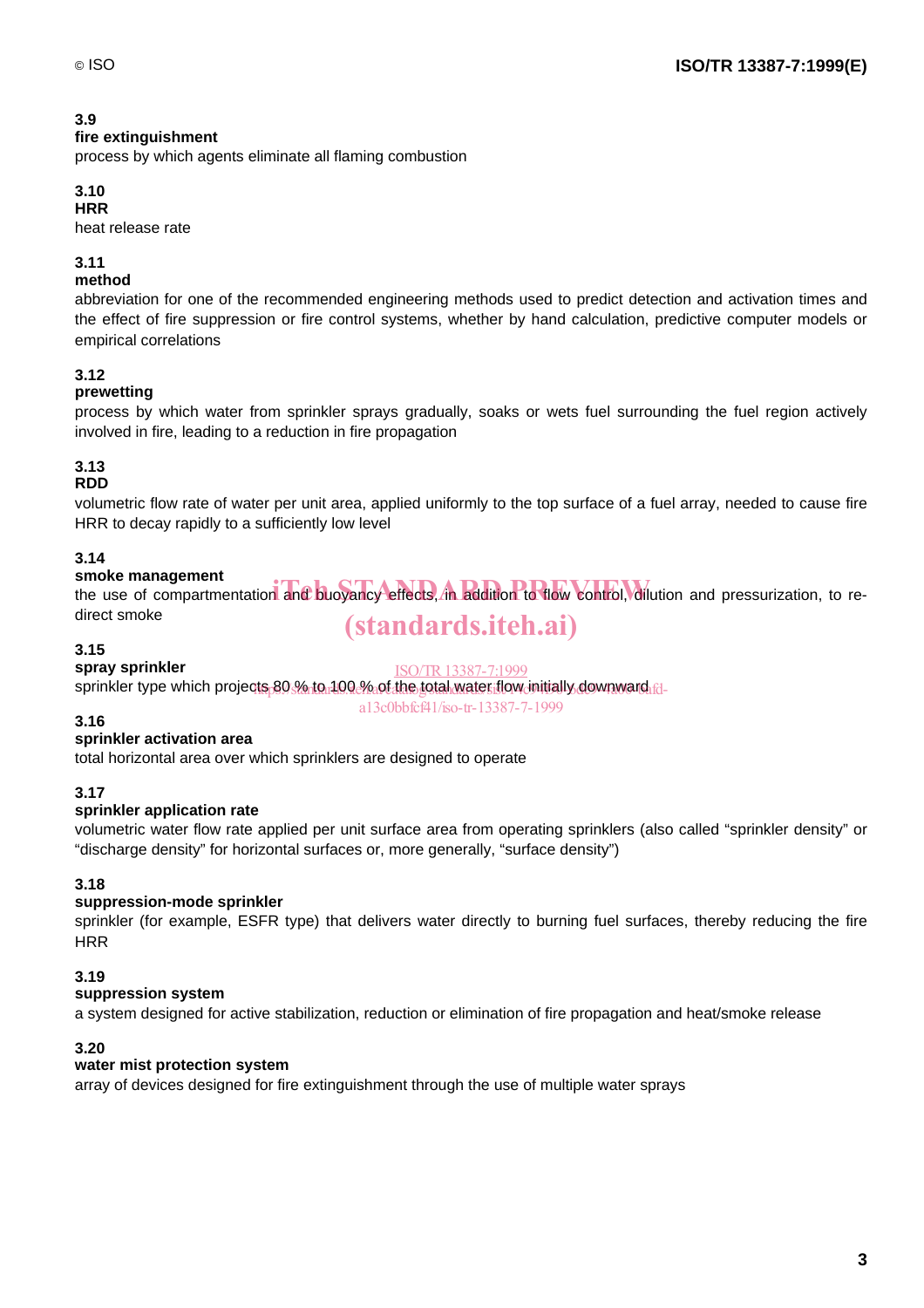# **4 Symbols and abbreviated terms**

### **4.1 Symbols**

- *C* Conductivity factor, expressed in  $(m/s)^{1/2}$
- *d*gn Geometric number-mean diameter of particles, expressed in mm
- $K$  Light extinction coefficient in smoke/effluent species, expressed in  $m^{-1}$
- $N$  Number concentration of particles, expressed in  $m^{-3}$
- *T*<sup>e</sup> Temperature of detector sensing element, expressed in K
- *T*ea Nominal operating temperature of detector, expressed in K
- *T*<sup>g</sup> Actual gas temperature in test section of tunnel or near detector during fire, expressed in K
- *T*<sup>u</sup> Ambient air temperature during testing, expressed in K
- $t_{\mathsf{R}}$ Response time of detector, expressed in s
- *u* Actual gas velocity in test section of tunnel or near the detector during fire, expressed in m/s
- $\sigma_{\alpha}$  Geometric standard deviation of particle diameter, expressed in mm
	- iTeh STANDARD PREVIEW

# **4.2 Abbreviated terms**

# (standards.iteh.ai)

- ADD Actual delivered density, expressed in mm/s
- CFD Computational fluid dynamicsdards.iteh.ai/catalog/standards/sist/14c94f90-6de9-4a00-bafd-ISO/TR13387-7:1999
	- a13c0bbfcf41/iso-tr-13387-7-1999
- ESFR Early suppression fast response (suppression-mode sprinkler type)
- HRR Heat release rate, expressed in kW
- IR Infra-red
- RDD Required delivered density, expressed in mm/s
- RTI Response time index, expressed in  $(m·s)^{1/2}$
- UV Ultra-violet

# **5 Subsystem 4 of the total design system**

### **5.1 General discussion**

This clause describes the procedure by which this document is to be used together with other parts of ISO 13387.

### **5.2 Explanation and illustrations**

To aid in the use of this document in a comprehensive fire safety design process, the information herein can be considered to be part of a detection, activation and suppression subsystem 4 within the total fire safety design system (see Figure 1). The first layer of the design system contains a set of global information, which contains data either transferred among various subsystems or employed to make engineering decisions. These data include three types of global information, which are described more fully in ISO/TR 13387-1: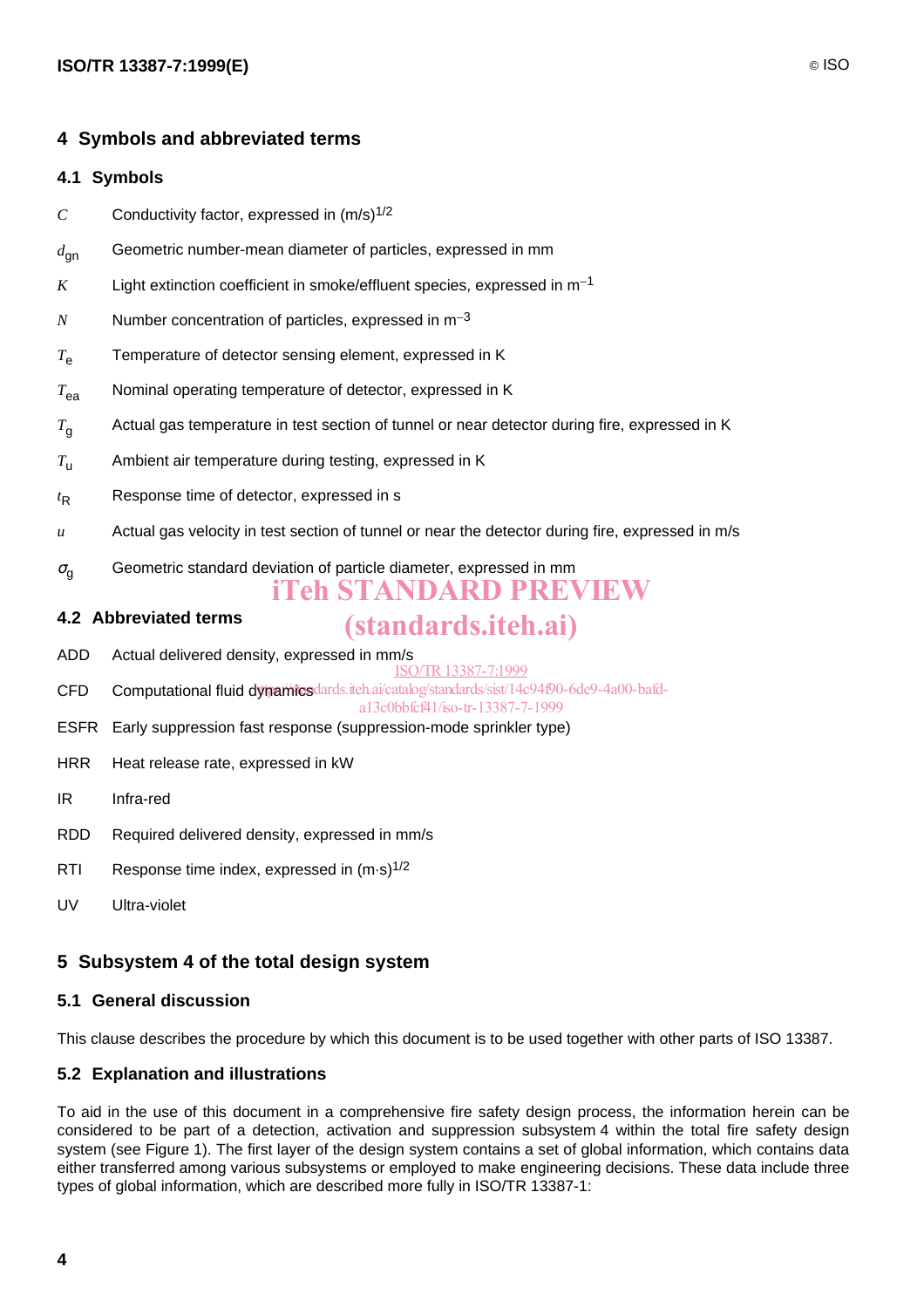- a) prescribed and/or estimated parameters, consisting of
	- 1) building parameters (includes location and/or specifications for all fire-related systems);
	- 2) occupant parameters;
	- 3) fire loads;
	- 4) fire scenarios;
	- 5) environmental parameters;
- b) intervention effects, consisting of
	- 1) alarm activation;
	- 2) heat and smoke control activation;
	- 3) suppression activation;
	- 4) fire brigade intervention;
- c) simulation dynamics profiles versus time, consisting of
	- 1) size of fire and/or smoke;
	- 2) thermal profile;
	- 3) pressure and/or velocity profile;
	- 4) effluent/species profile; **eh STANDARD PREVIEW**
	- 5) occupant condition;
	- 6) occupant location;
- ISO/TR13387-7:1999

a13c0bbfcf41/iso-tr-13387-7-1999

(standards.iteh.ai)

- 7) building condition<sup>1</sup> ttps://standards.iteh.ai/catalog/standards/sist/14c94f90-6de9-4a00-bafd-
- 8) contents condition.

The next layer of the design system consists of a set of evaluations, which in the case of subsystem 4, includes three types of analysis results providing

- a) detection time;
- b) activation time;
- c) performance of suppression systems.

Each of these three types of evaluations is discussed in detail in the three parts of clause 6.

The final layer of the design system consists of processes that include

- a) convective heat detection;
- b) effluent/species detection;
- c) radiant energy detection;
- d) agent flow in suppression systems;
- e) interactions between suppression systems and fires;
- f) interactions between smoke control and suppression systems.

These six different processes, plus other related processes, are part of calculation procedures that generate the three types of evaluations required by subsystem 4 for use by the other subsystems in the total fire safety design system.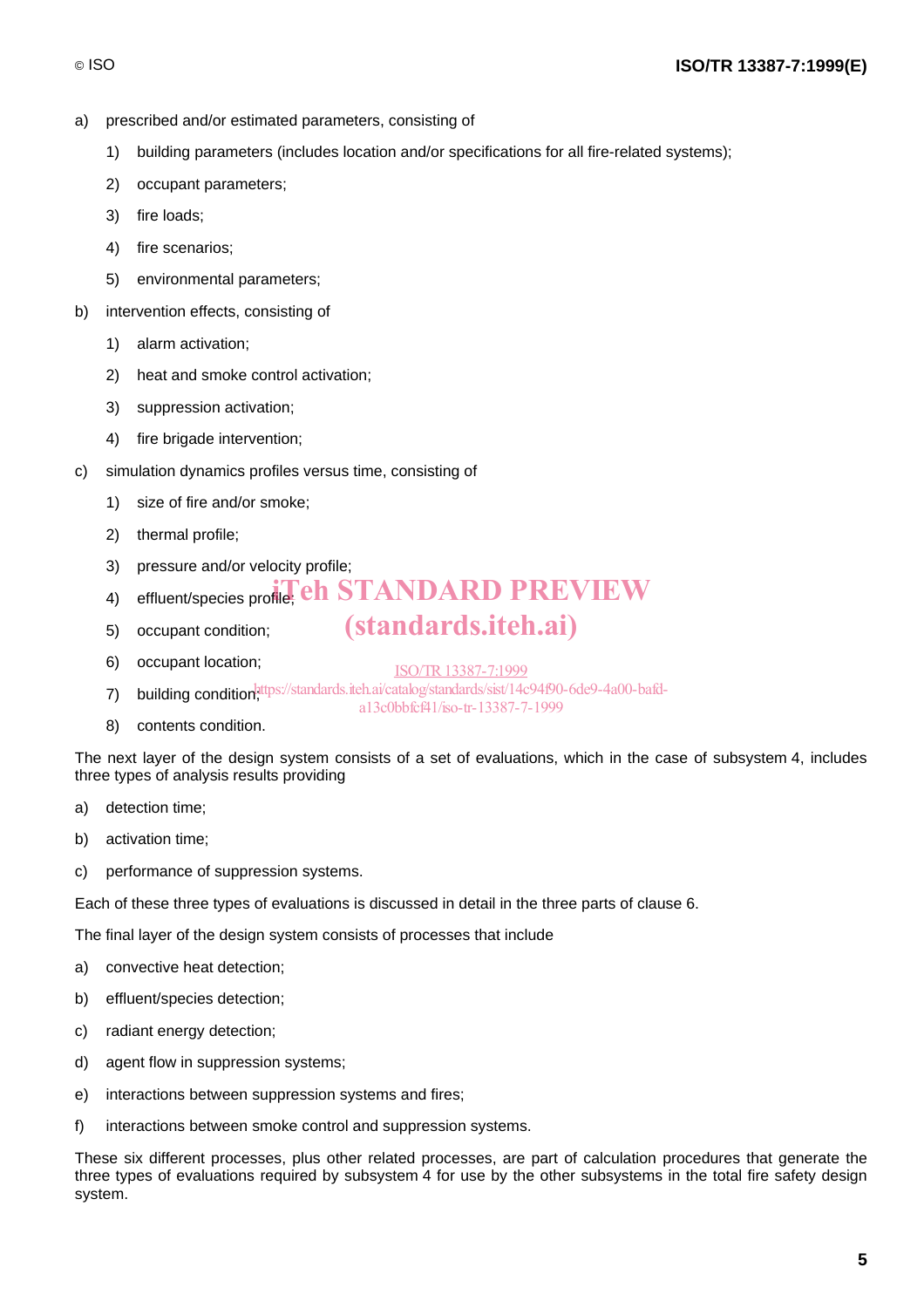# **5.3 Information flow**

To perform one of the three types of evaluations (detection, activation or suppression), a fire safety engineering practitioner must make use of global information data as input parameters for the detailed process calculations. These calculations allow the time for response of alarm, smoke and/or heat control and active suppression devices to be output for use by life safety (and in the future, property, culture and environmental protection) subsystems. In addition to outputting response times, the process calculations in this subsystem also evaluate the success of strategies for active suppression of fire by providing empirical information on required flow rates of suppression agents to reduce or eliminate flaming combustion. With information on the potential success of suppression strategies, the fire growth, smoke movement and life safety subsystems can more readily evaluate the net effect on the fire environment and on people. Finally, the process layer of design subsystem 4 can determine the detailed characteristics of suppression agent delivery, thus allowing alternative, predictive field model calculations to be performed in the fire growth and/or smoke movement subsystems.

#### ISO TC 92/SC 4 FIRE SAFETY ENGINEERING BUS SYSTEM

Subsystem 4 (SS4) — Detection, activation and suppression

|                                           | Prescribed/Estimated design parameters                                                                       |  |
|-------------------------------------------|--------------------------------------------------------------------------------------------------------------|--|
|                                           | Building<br>o                                                                                                |  |
|                                           | 2 Environmental                                                                                              |  |
|                                           | 3 Fire loads<br>n                                                                                            |  |
|                                           | 4 Fire scenarios                                                                                             |  |
|                                           | 5 Occupant                                                                                                   |  |
| <b>Simulation</b> dynamics (Profile/Time) |                                                                                                              |  |
|                                           | 6 Building condition<br>W                                                                                    |  |
|                                           | 7 Contents condition                                                                                         |  |
|                                           | <b>QISHU</b><br>JU.<br>8 Effluent/Species<br>u                                                               |  |
| 9                                         | Occupant condition                                                                                           |  |
|                                           | 10 Occupant location                                                                                         |  |
|                                           | 90-6de9-4a00-bafd-<br>11 Pressure/Velocity https://standards.iteh.ai/catalog/sta<br>4c941<br>toards<br>sist/ |  |
|                                           | a13c0bb6c41/a<br>3387<br>99<br>12 Size of fire/Smoke<br>7-19                                                 |  |
| 13 <sup>°</sup>                           | Thermal                                                                                                      |  |
| <b>Intervention</b> effects               |                                                                                                              |  |
| 14                                        | Alarm activation                                                                                             |  |
|                                           | 15 Control activation                                                                                        |  |
|                                           | 16 Suppression activation                                                                                    |  |
|                                           | 17 Fire brigade intervention                                                                                 |  |
| <b>SS4 EVALUATIONS</b>                    |                                                                                                              |  |
|                                           | 1 Detection time<br>≭<br>О                                                                                   |  |
|                                           | Ж<br>2 Activation time<br>≭<br>О                                                                             |  |
|                                           | <b>3 Performance of suppression systems</b><br>X                                                             |  |
|                                           | <b>SS4 PROCESSES</b>                                                                                         |  |
|                                           | ≭<br>1 Convective heat detection                                                                             |  |
|                                           | ₮<br>2 Effluent species detection                                                                            |  |
|                                           | Т<br>3 Radiant energy detection                                                                              |  |
|                                           | X<br>4 Agent flow in suppression systems                                                                     |  |
|                                           | 5 Interactions between suppress. sys. and fire                                                               |  |
|                                           | 6 Interaction between smoke/Heat control<br>and suppression systems                                          |  |

# **SC4 GLOBAL INFORMATION BUS**

**Bus connection key** 

 $\bullet$  = Input data

 $\bullet$  = Output data

 $\mathbf{\times}$  = Subsystem buses data exchange

**Figure 1 — Illustration of the global information, evaluation and process buses for SS4.**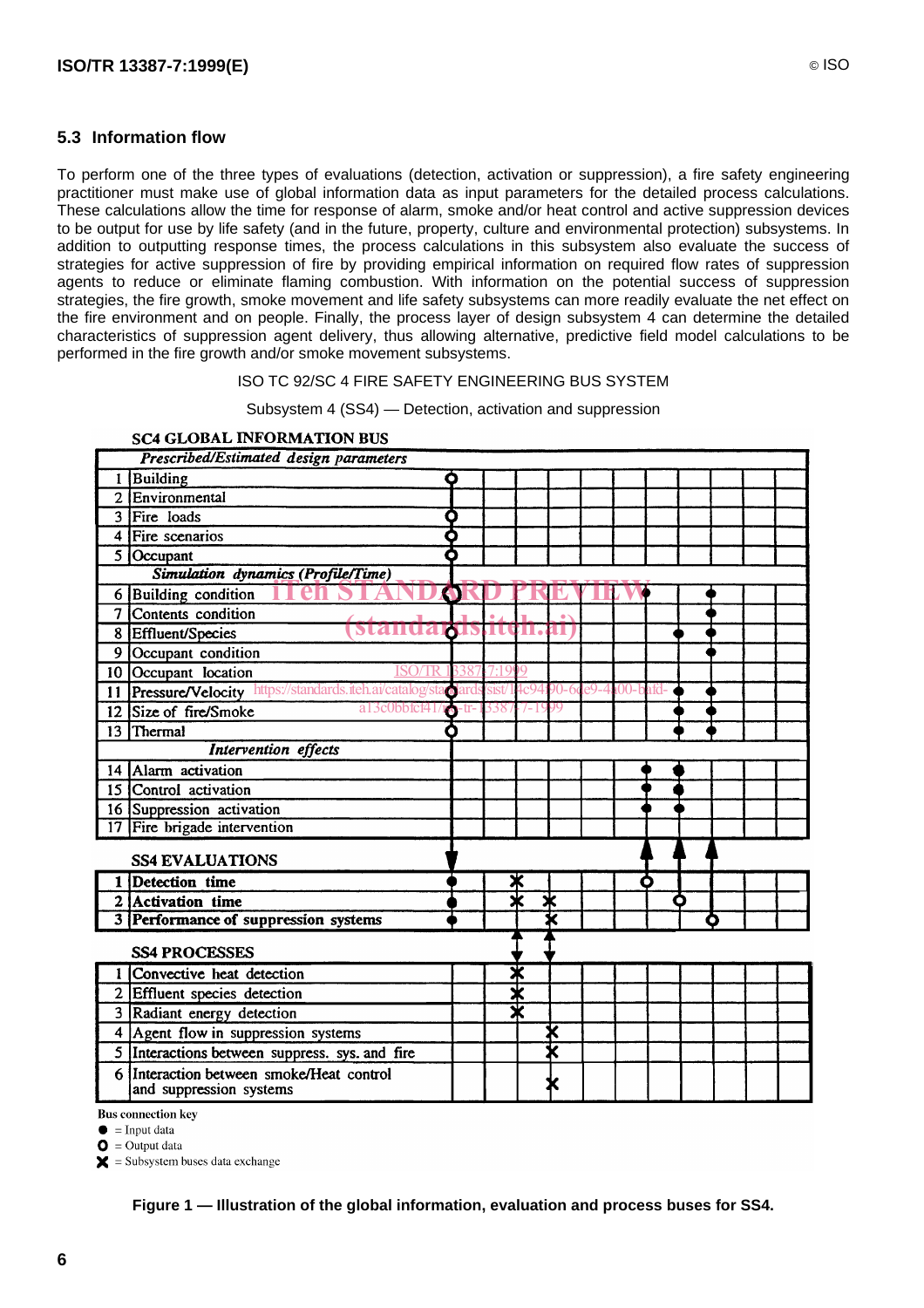# **6 Subsystem 4 evaluations**

This clause discusses in detail the primary engineering evaluations related to fire detection times (see 6.1), activation times (see 6.2) of alarms and heat and/or smoke control measures and the effectiveness of suppression and other systems (see 6.3) for actively reducing fire consequences. The evaluation of operating characteristics of fire suppression and control systems (for example, flow capacities, nozzle performance, exhaust capacities and other parameters typically obtained from vendors) is discussed as part of the evaluation of activation times in 6.2 since system operating characteristics actually determine the time required for these systems to begin to interact with the design fire. In 6.3, the system operating characteristics (for example, agent flow rates from nozzles) required for successful fire suppression are evaluated. These requirements must be met by system performance during activation, as calculated in 6.2.

Associated with each key subsystem output, recommended engineering methods for predicting unit physical and chemical processes are discussed and all input information required by such methods is identified. Guidance on locating unit process input data is also provided, along with available literature references. Areas for which a lack of knowledge and/or input data are known to exist are addressed.

# **6.1 Detection time**

# **6.1.1 Role in fire safety engineering design**

Because the response time of detectors plays such an important role in fire safety, the selection of the proper detector type and detector location for application to each type of occupancy must be consistent with clearly established design objectives. Descriptions of the three major detector types, thermal, effluent/species (which includes obscuration and/or optical beam detectors) and radiant emission, along with references to recommended design documents, are discussed in the following clauses. This information should be used to match particular<br>design obiectives (for example, resistance to non-fire related alarms, shortest possible detection time or design objectives (for example, resistance to non-fire related alarms, shortest possible detection time or compatibility with the building and/or contents environment) to the detector selection and location process. In very<br>general terms (see references [10], [11] and [19] in the bibliography for additional information), therma general terms (see references [10], [11] and [19] in the bibliography for additional information), thermal point or line detectors are best suited to situations where cost and reliability are overriding factors, for example, to trigger water flow in automatic sprinkler systems or where there are large numbers of locations to be monitored or where there is a high particle count (for example, fine dust or droplets, fumes, insects, etc.) that can cause other detector types to a high particle seem for stample, and deeper and the programs are good, such that can sause since detector types to shortest possible detection time, for example, when life safety or sensitive contents is the overriding concern.

Point detectors, whether thermal or effluent and/or species, often depend on fire-induced convective flows to transport heat or smoke up to ceiling level in a plume and then radially outward in a ceiling-jet. This natural buoyant motion, especially in the earliest stages of fire growth, may often:

- a) bypass detectors improperly located outside of the plume or ceiling-jet flows (see reference [45] for information on ceiling-jet thickness);
- b) require significant transport times;
- c) be disrupted by HVAC vent system flows; and
- d) be disrupted by ambient stratification of the air in the building, as discussed in 6.1.2.4 of subsystem 2 and in reference [19], pp. 4-15.

All of these phenomena can lead to significant detection delays. Radiant emission detectors and tubing networks of sampling effluent/species detectors are often best suited for situations where such delays would result in detection times that are inconsistent with design objectives (for example, very early detection of small fires).

Detection systems that are not properly designed because of incorrect detector type or location can result in large numbers of alarms to non-fire signals, or "false alarms" being produced, especially when hundreds or thousands of smoke detectors at a single location (for example, a hospital) can produce several false alarms per day. In some instances false alarms can outnumber "real" alarms by ratios in excess of 20:1. Large numbers of false alarms can lead to situations in which the alarm is ignored by many or all of the occupants or in which all detectors are disabled. Careful location of detectors coupled with the correct choice of detector type and/or the use of detectors (see 6.1.6) which incorporate multi-criteria detection, for example, can result in significantly fewer false alarms. With correct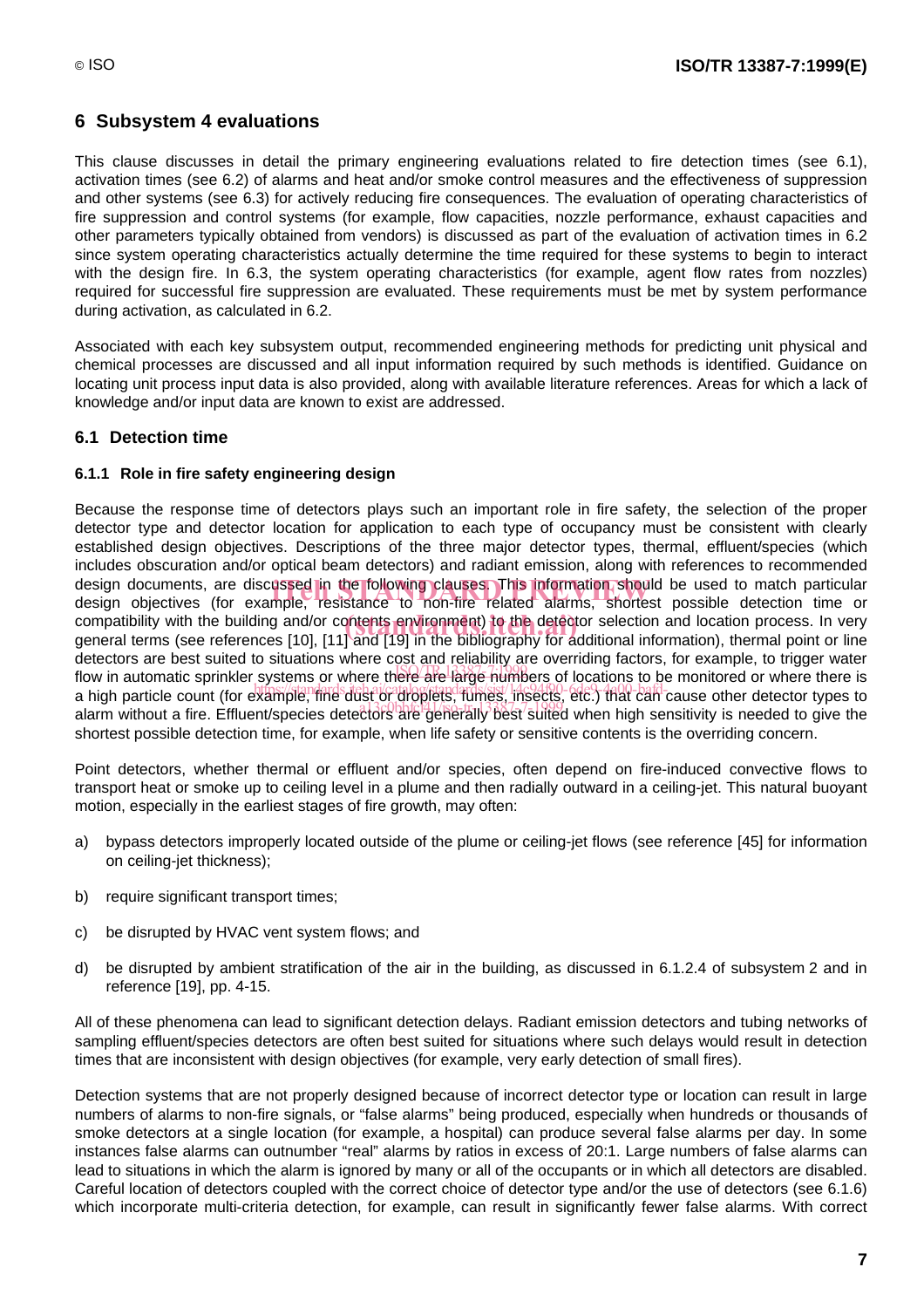The task of determining the response of detectors to a design fire that properly tests whether design objectives have been achieved is complicated by the fact that most occupancies (except some single-family residential units) contain detectors that are interconnected with a central control system. This central system can have a range of capabilities from activation of an alarm when any detector in the network responds all the way to sophisticated programmable or learned decisions as to the proper alarm level based on analysis of the history of previous ambient conditions. With such sophisticated systems, which can be just one component of a much larger building automation system, the calculation of "detection time" depends not only on information discussed in 6.1 but also on activation times associated with the complete control system. Just as non-fire signals can be minimized by careful location and selection of individual detectors, false alarms produced by a centralized detection system can be minimized by selection of the proper logic and/or computer algorithms, by a higher level of integrity for detection functions than for other building functions and by careful design to eliminate electrical interference, system faults and even malicious action by occupants or employees. Detection subsystems within a building automation system must have directly measurable performance and reliability that is suitable for an emergency system.

There are several reviews of engineering methods for evaluating the response of fire detectors in a variety of design situations. For example, reference [25] contains a comprehensive literature review, reference [10] contains excellent background information while references [11] and [36] describe specific predictive techniques and engineering methods. The selection and installation of detectors should be consistent with national standards, such as the codes in reference [2].

# **6.1.2 Thermal (point or line-type) detectors**

# **6.1.2.1 Processes considered in evaluating system designs PREVIEW**

The response of a thermal detector can be modelled by calculating the heat transfer taking place by convection between the gas and the detector, by conduction through the detector body to the mounting structure and by radiation to/from the surroundings. During the initial stage of fire growth, while temperatures and flame heights are relatively low, the effect of radiant/heat transfer/may be less important than convection. When the sensitive element is thermally isolated sufficiently from the remainden of the detector or when fire growth is rapid, conductive heat loss may also be less important than convection. However, as maximum flame thickness increases and flames surround the detector element, radiant heat transfer may no longer be negligible. Finally, conduction may not be negligible compared to convection for slowly growing fires. See reference [2] for engineering guidance on the evaluation of thermal detector performance and response time.

### **6.1.2.1.1 Methods to evaluate response of fixed temperature detectors to heat transfer**

A fixed temperature detector is a device which responds when its sensitive element is heated to a temperature exceeding a predetermined level, called the activation temperature or device temperature rating. For point type detectors, by treating the sensitive element as a mass distinct from the rest of the detector, it is shown in reference [30] that element temperature depends on:

- a) thermal properties of the element (mass, specific heat, surface area);
- b) convective heat transfer coefficient with the fire environment;
- c) conductive heat losses through connections to the rest of the detector or device.

As shown in reference [30] and annex B, a parameter called "response time index" (RTI), can be measured that characterizes both the thermal properties of the element and the heat transfer coefficient for the local fire environment. Similarly, a "conductivity factor" (*C*) can be measured that characterizes the heat loss from the sensitive element in conjunction with the RTI (see annex B). The RTI is really just a measure of the thermal time constant of the sensitive element for a given flow velocity. Both these parameters, which take values specific to the detector of concern, allow the detector response time to be determined from a knowledge of mean gas velocity and temperature near the detector. See reference [19] for information on the engineering evaluation of fixed temperature detector performance and response time.